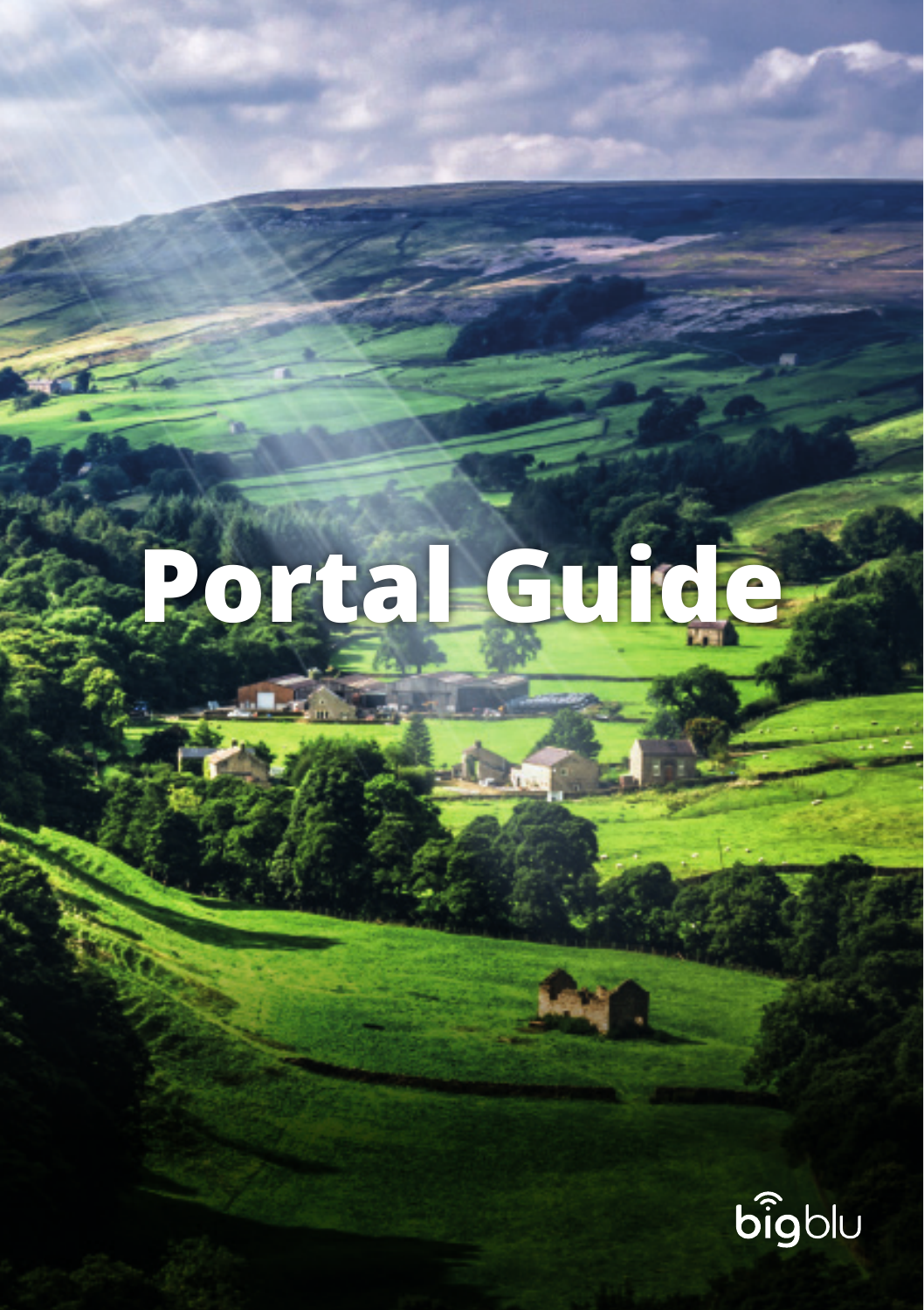## **How to guide : Using the bigblu cutomer portal**

You can sign in to the bigblu customer portail anytime. Either go to bigblu.ie/for-customers/ and click on the orange sign in button or go straight to mysatelliteportal.com where you will be invited to sign in :

| $\widehat{\text{big}}$          |                                                  | 青<br>English $\sim$<br>Sign in |  |
|---------------------------------|--------------------------------------------------|--------------------------------|--|
| +D Sign in<br>Redeem invitation |                                                  |                                |  |
| Sign In                         |                                                  |                                |  |
| * Email<br>* Password           |                                                  |                                |  |
|                                 | Remember me?<br>Forgot your password?<br>Sign in |                                |  |
|                                 |                                                  |                                |  |

Enter your email address and password and click sign in.

*Note : You will have received a token to sign in when you first joined bigblu. If you have not used it to sign in, it's likely you'll need a new token. Email info@bigblu.co.uk with the subject line "portal token" and we will get you a new token. You will receive this via email and will need to click on register, then confirm your email address and enter your password.* 

*Passwords must be at least 8 characters long and include one capital letter and one digit. Now you are logged in to the bigblu customer portal.*

*The first time you log on you will be prompted to confirm your email. This will generate an email to you with another link to follow. You only need to do this the first time you access the portal.*

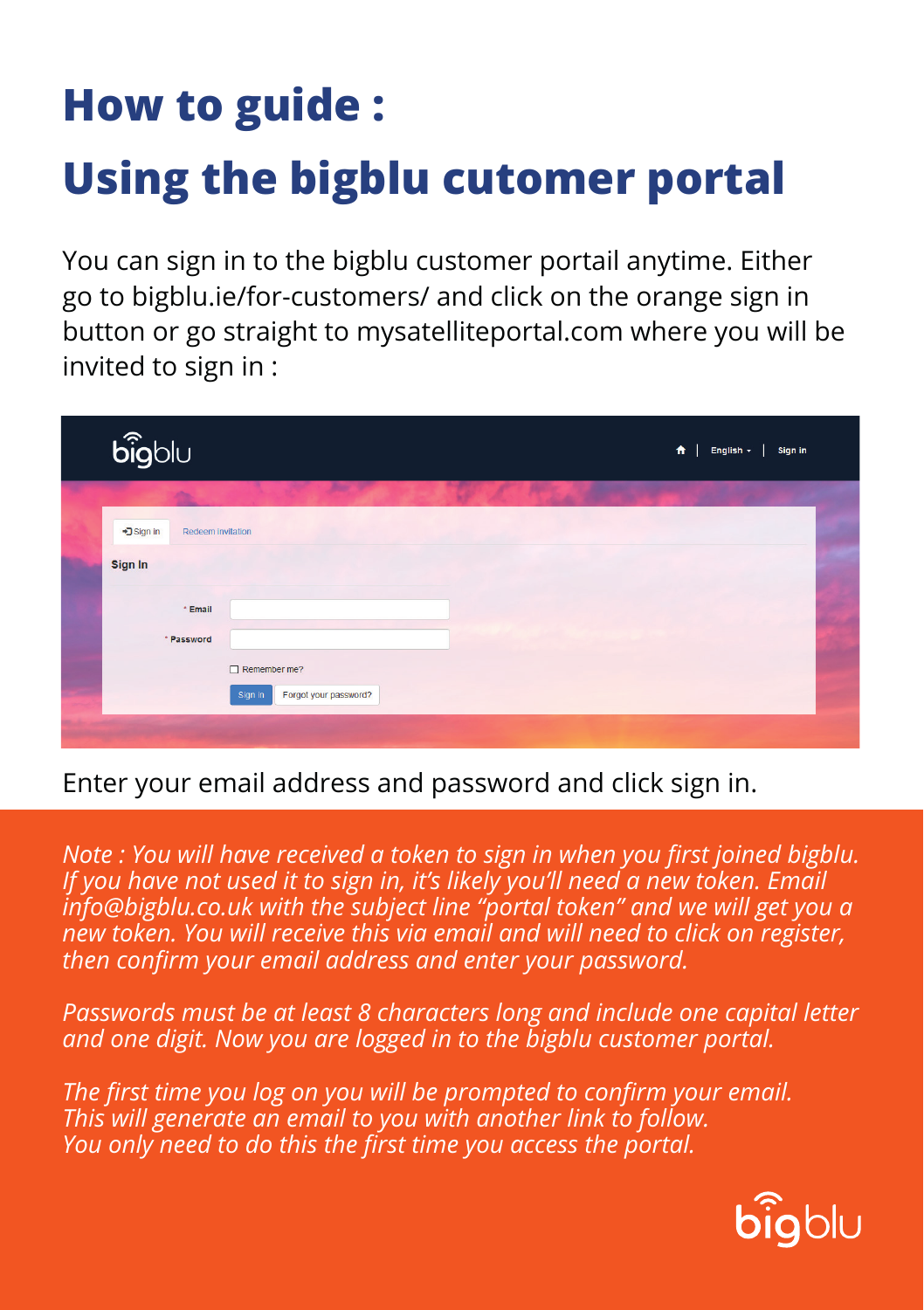## **Menus**

The main menu is on the left of the screen. This allows you to access your personal information, payment details, devices and update your contact preferences.

| <b>big</b> blu                 |  |
|--------------------------------|--|
| Home / Profile                 |  |
| Profile                        |  |
| <b>JOHN DOE</b>                |  |
| Profile                        |  |
| <b>Payment Details</b>         |  |
| <b>Contracts &amp; Devices</b> |  |
| <b>Contact Preferences</b>     |  |
| <b>Marketing Preferences</b>   |  |
| Security                       |  |
| Change Password                |  |
| <b>Change Email</b>            |  |

The top menu contains useful information such as User Guides and FAQs :



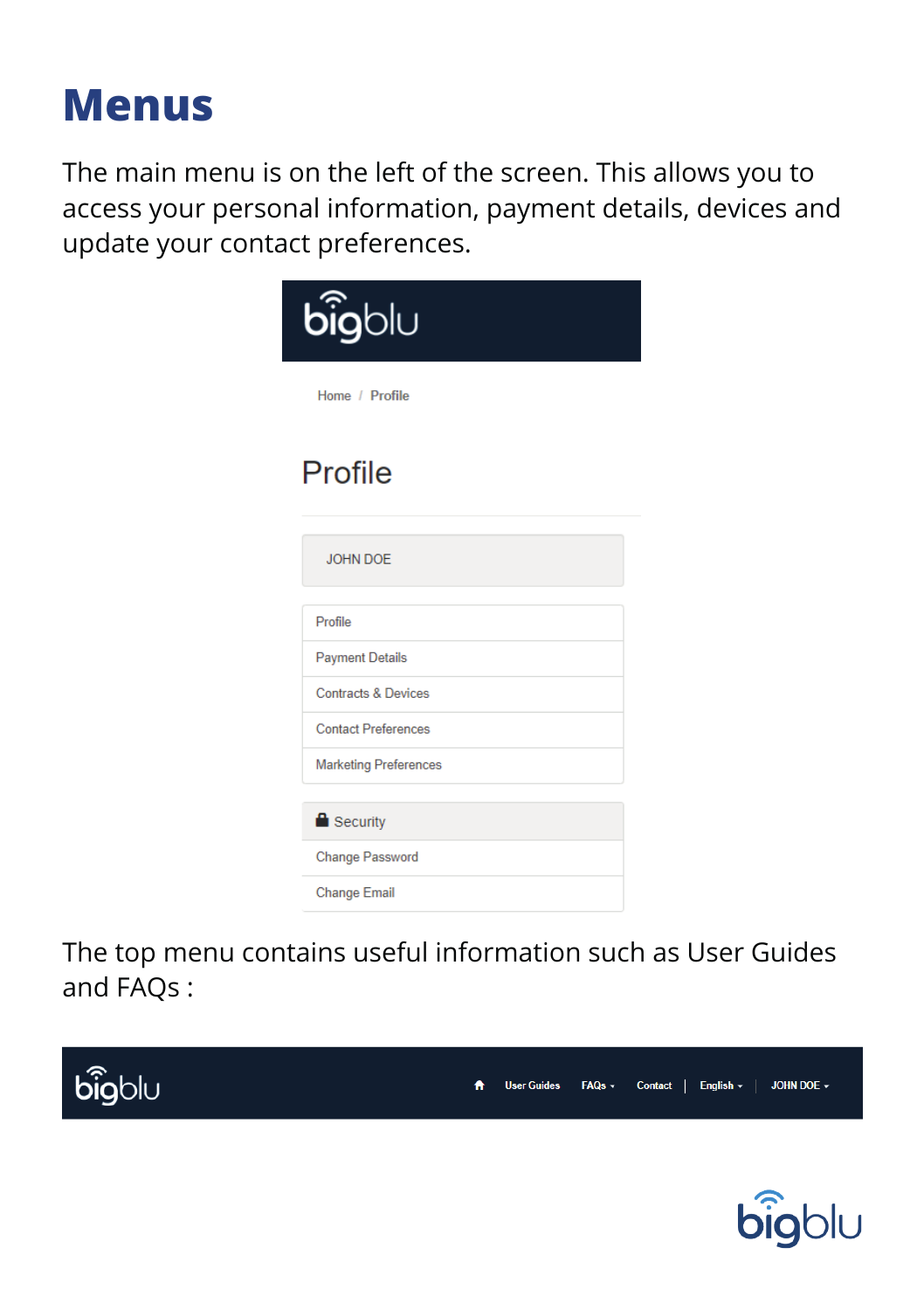

This is the first section you will see after logging in. It contains your personal information which you can change anytime by updating the information and clicking 'Update'.

> **Company Name** JOHN DOF **Account Number** SW-C000264

**Preferred Language** 





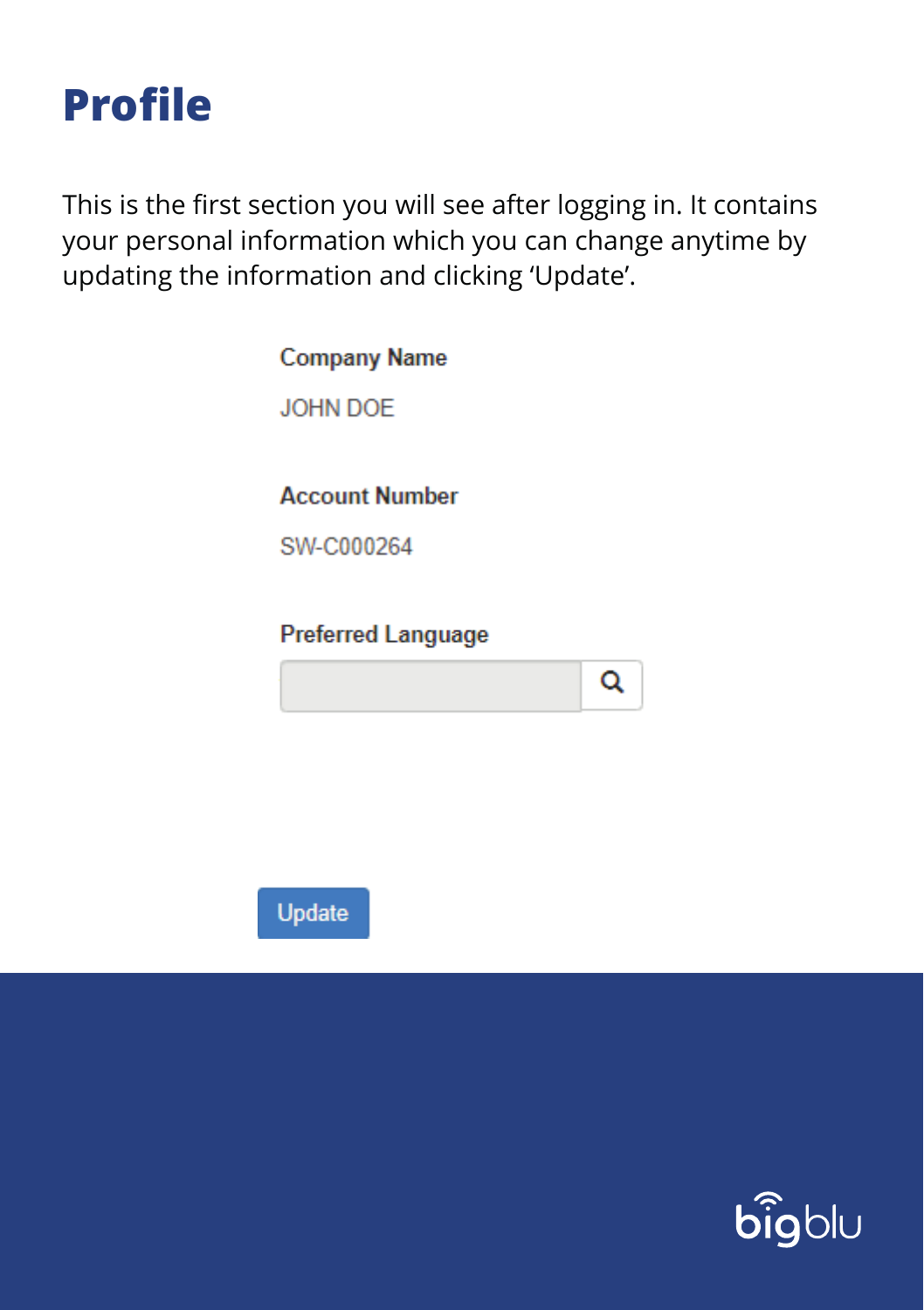## **Payment Details**

Clicking on Payment Details on the left-hand side of the screen allows you to view your billing history, manage cards, pay your bill and set up a Direct Debit.

#### **Payment Details**

| JOHN DOE<br>Profile            | View billing history on your account<br><b>Billing History</b> | Manage all cards on your account<br><b>Manage Cards</b> |  |  |
|--------------------------------|----------------------------------------------------------------|---------------------------------------------------------|--|--|
| <b>Payment Details</b>         |                                                                |                                                         |  |  |
| <b>Contracts &amp; Devices</b> | Select to pay your bills                                       | Select to create a Direct Debit mandate                 |  |  |
| <b>Contact Preferences</b>     | Pay My Bill                                                    | <b>Create Direct Debit</b>                              |  |  |
| <b>Marketing Preferences</b>   |                                                                |                                                         |  |  |
|                                |                                                                |                                                         |  |  |
| <b>Security</b>                |                                                                |                                                         |  |  |
| <b>Change Password</b>         |                                                                |                                                         |  |  |
| <b>Change Email</b>            |                                                                |                                                         |  |  |

Each time you click a button, a new tab will open. Closing that tab takes you back to your Payment Details.

Clicking on your "Billing History" brings up your past payments and allows you to Export PDFs of past invoinces.

Selecting "Manage Cards" allows you to see any existing payment cards and add new cards as needed by clicking on add new card.

Clicking on "Pay My Bill' will bring up any outstanding invoices, which you can then pay.

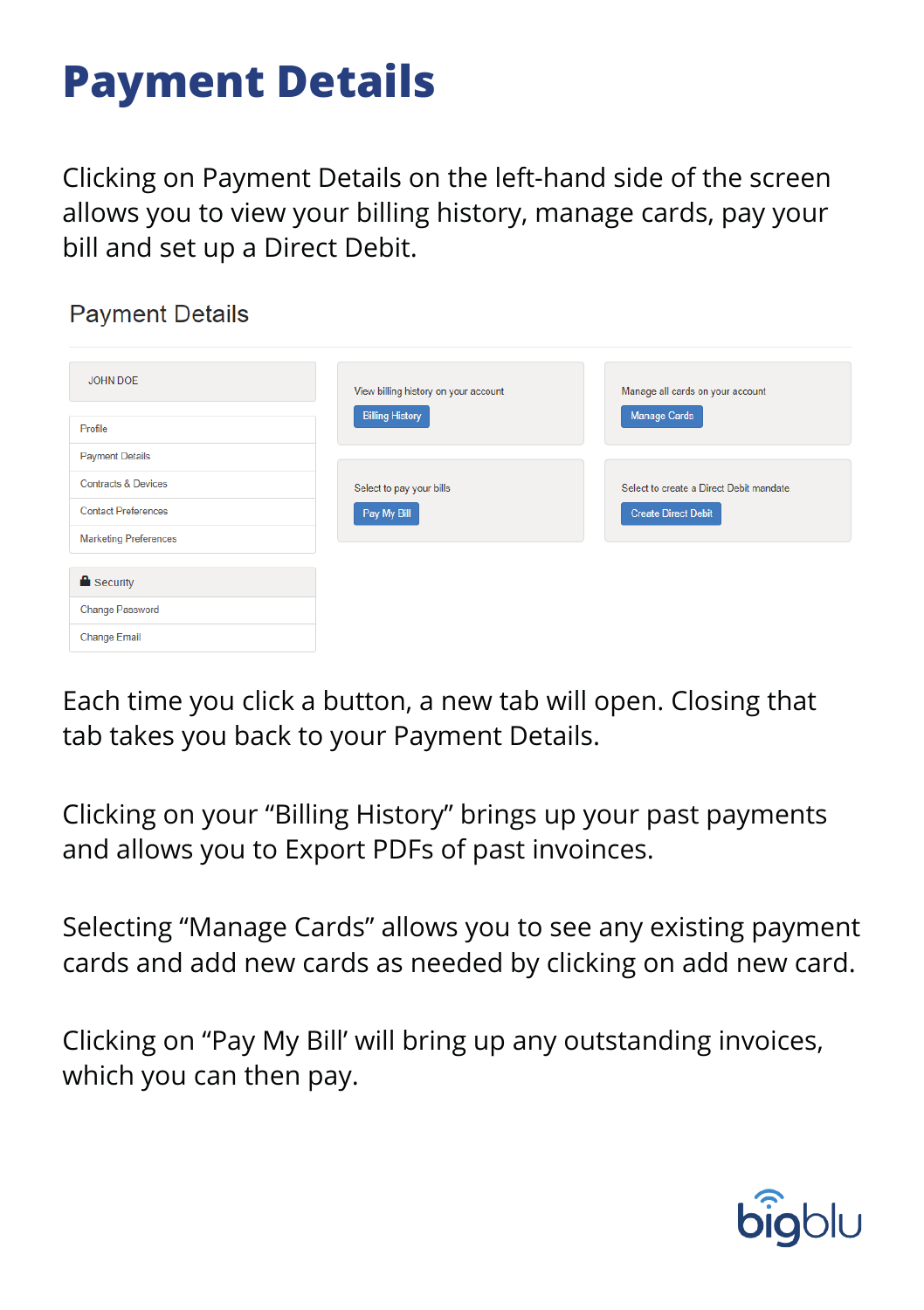If you have not already set up a Direct Debit you can click on " Create Direct Debit" and enter your details using this simple Direct Debit Mandate :

| bigblu                                                      |                                   |  |  |  |  |
|-------------------------------------------------------------|-----------------------------------|--|--|--|--|
|                                                             | Set up a Direct Debit with Bigblu |  |  |  |  |
| <b>BBB</b>                                                  |                                   |  |  |  |  |
| <b>First name</b>                                           | Last name                         |  |  |  |  |
| <b>JOHN</b>                                                 | <b>DOE</b>                        |  |  |  |  |
| Click here to use a company name                            |                                   |  |  |  |  |
| Email                                                       |                                   |  |  |  |  |
| bbbportaltest@gmail.com                                     |                                   |  |  |  |  |
| Your sort code                                              | Your account number               |  |  |  |  |
| e.g. 10-20-30                                               | e.g. 12345678                     |  |  |  |  |
| Click here to enter IBAN                                    |                                   |  |  |  |  |
| <b>Billing address line 1</b>                               |                                   |  |  |  |  |
| <b>SATELLITE HOUSE</b>                                      |                                   |  |  |  |  |
| Billing address line 2                                      |                                   |  |  |  |  |
|                                                             |                                   |  |  |  |  |
| Town or City                                                | Post code                         |  |  |  |  |
| <b>BICESTER</b>                                             | <b>OX26 4XD</b>                   |  |  |  |  |
| Click here to find your address                             |                                   |  |  |  |  |
| More than one person is required to authorise Direct Debits |                                   |  |  |  |  |
| Set up Direct Debit                                         |                                   |  |  |  |  |

## **Contracts & Devices**

Within Contracts & Devices you have an overview that shows you the start and end date of your contract with bigblu.

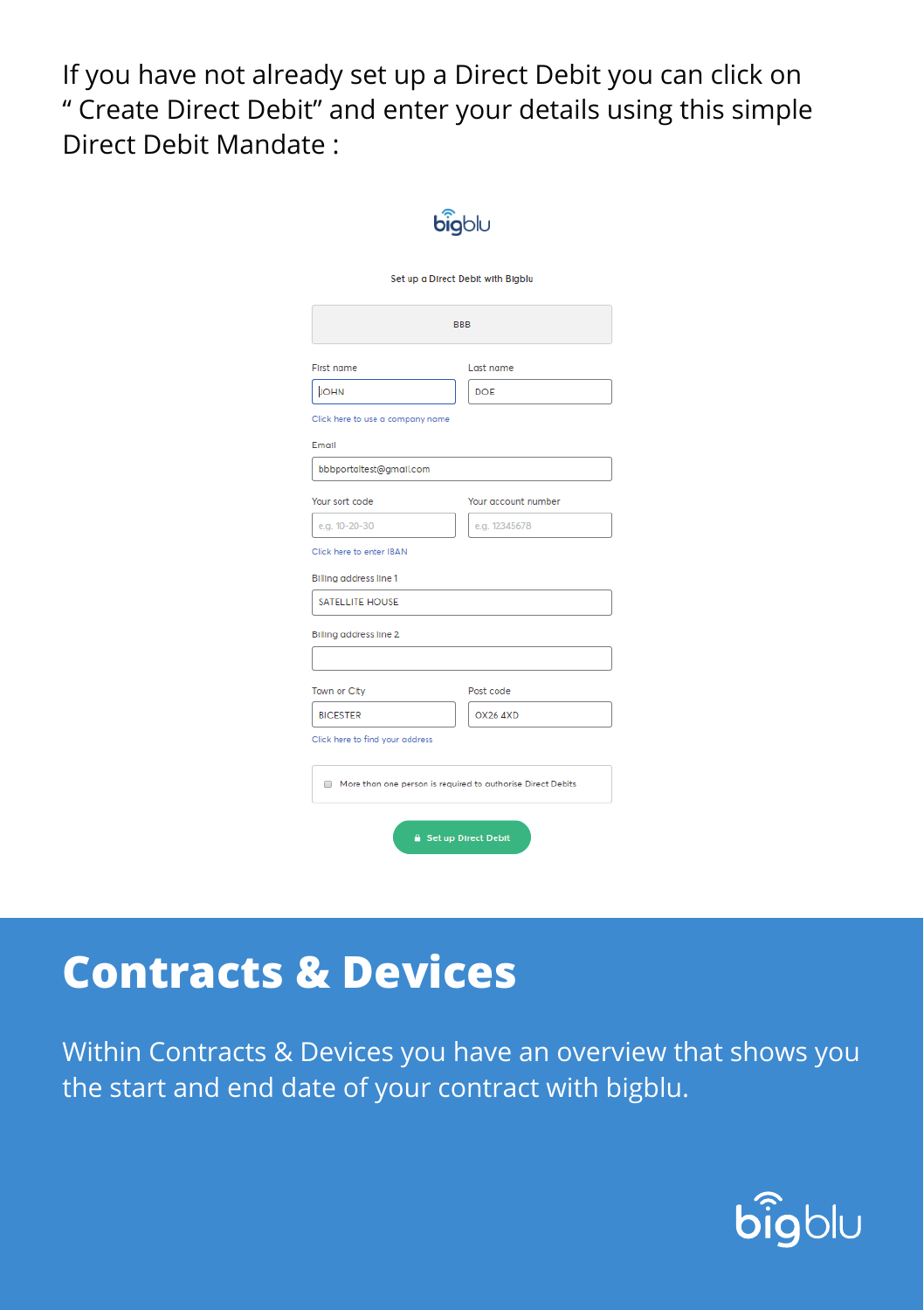| Contracts         |                           |                         |                            |  |  |  |
|-------------------|---------------------------|-------------------------|----------------------------|--|--|--|
| Code $\spadesuit$ | <b>Subscription Start</b> | <b>Subscription End</b> | <b>Subscription Period</b> |  |  |  |
| SW-S000408        | 8/12/2019                 | 5/24/2019               | Monthly                    |  |  |  |

#### Clicking on your Contracts code allows you to see your Contract Information including the package you are on and the next invoice date.

| General               |                      |                    |                                  |               |                          |               |                            |                                               |                                             |
|-----------------------|----------------------|--------------------|----------------------------------|---------------|--------------------------|---------------|----------------------------|-----------------------------------------------|---------------------------------------------|
| Status <sup>*</sup>   |                      |                    | <b>Description</b>               |               |                          |               | <b>Contract Status</b>     |                                               |                                             |
| Active                |                      |                    | <b>Konnect Unlimited Bronze</b>  |               |                          |               | Cancelled                  |                                               |                                             |
| Code                  |                      |                    | <b>Next Invoice Date</b>         |               |                          |               | <b>Subscription Status</b> |                                               |                                             |
| SW-S000408            |                      |                    | 6/12/2019                        |               |                          |               | Closed                     |                                               |                                             |
| <b>Payment Method</b> |                      |                    | <b>Direct Debit Mandate Code</b> |               |                          |               |                            |                                               |                                             |
| SUB-CC-GBP            |                      |                    |                                  |               |                          |               |                            |                                               |                                             |
|                       |                      |                    |                                  |               |                          |               |                            |                                               |                                             |
| Line Items            |                      |                    |                                  |               |                          |               |                            |                                               |                                             |
| Line<br>No. +         | <b>Description 2</b> | <b>Description</b> |                                  | <b>Amount</b> | Data<br><b>Reset Day</b> | Valid<br>From | <b>Valid To</b>            | <b>Next Relates to</b><br><b>Period Start</b> | <b>Next Relates to</b><br><b>Period End</b> |

#### Navigating back to Contracts & Devices allows you to view your devices by clicking on the AccountID.

#### **Devices**

Select Account ID number to view data usage

Contract Information

| AccountID <sup>+</sup> | <b>Customer</b> | <b>Your Reference</b> | Customer<br>Contract           | <b>Serial Number</b> | <b>Customer No.</b> | Device<br><b>Activation Code</b> | <b>Device MAC</b><br><b>Address</b> | Device SAI        |
|------------------------|-----------------|-----------------------|--------------------------------|----------------------|---------------------|----------------------------------|-------------------------------------|-------------------|
| JOHN DOF               | JOHN DOE        |                       | SW-S000408-<br><b>JOHN DOE</b> |                      | SW-C000264          | 10997-zfwsxxve                   | uru5u5                              | 15440898433591709 |

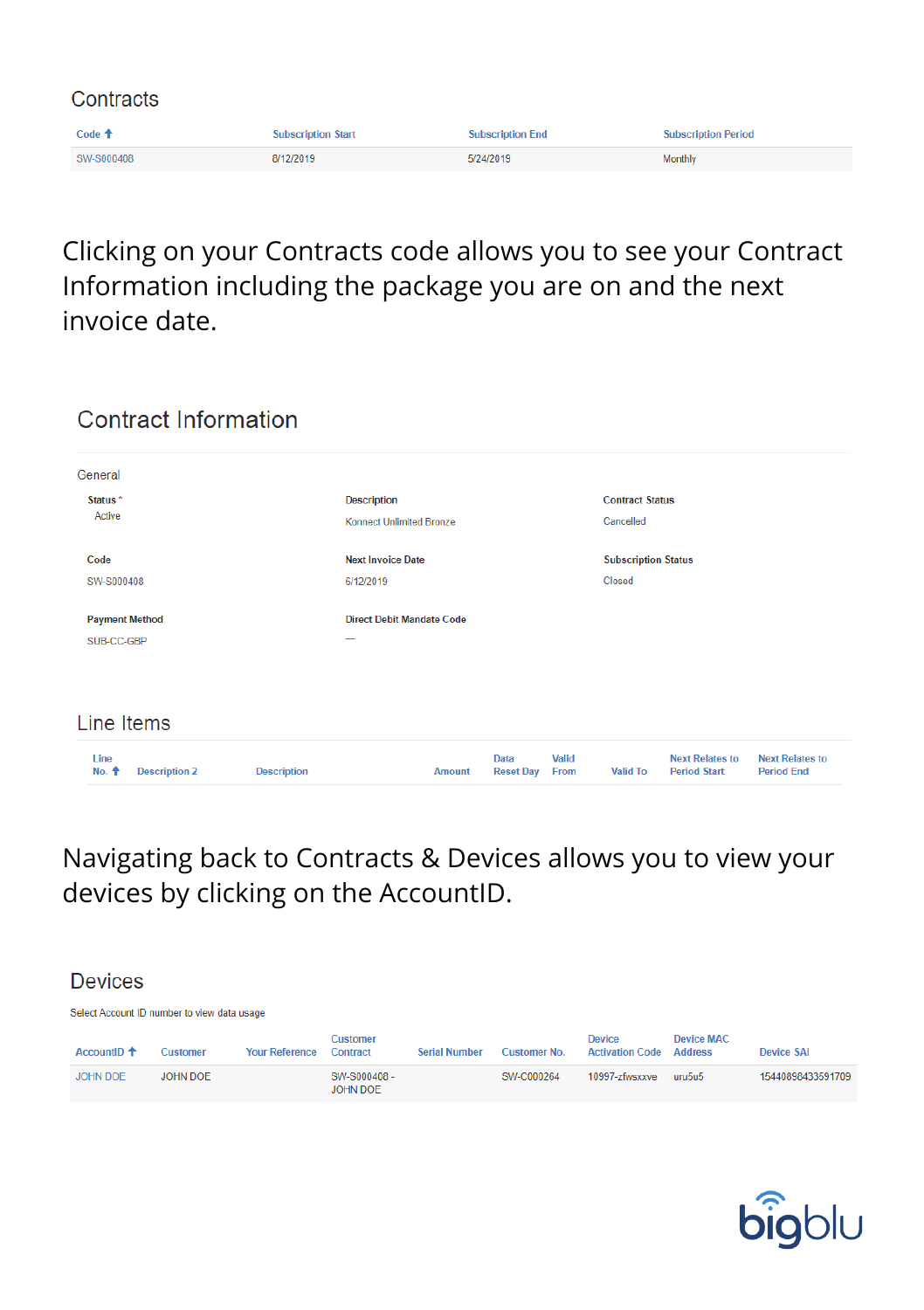#### Here you can see your data usage as well as the date when your priority data allowance will be reset.



You can navigate back in your browser or click on the image of a house, which will take you back to the home screen.

## **Contact Preferences**

Clicking on Contact Preferences on the left-hand side of the screen allows you to let us know how you would like us to contact you about your current service.

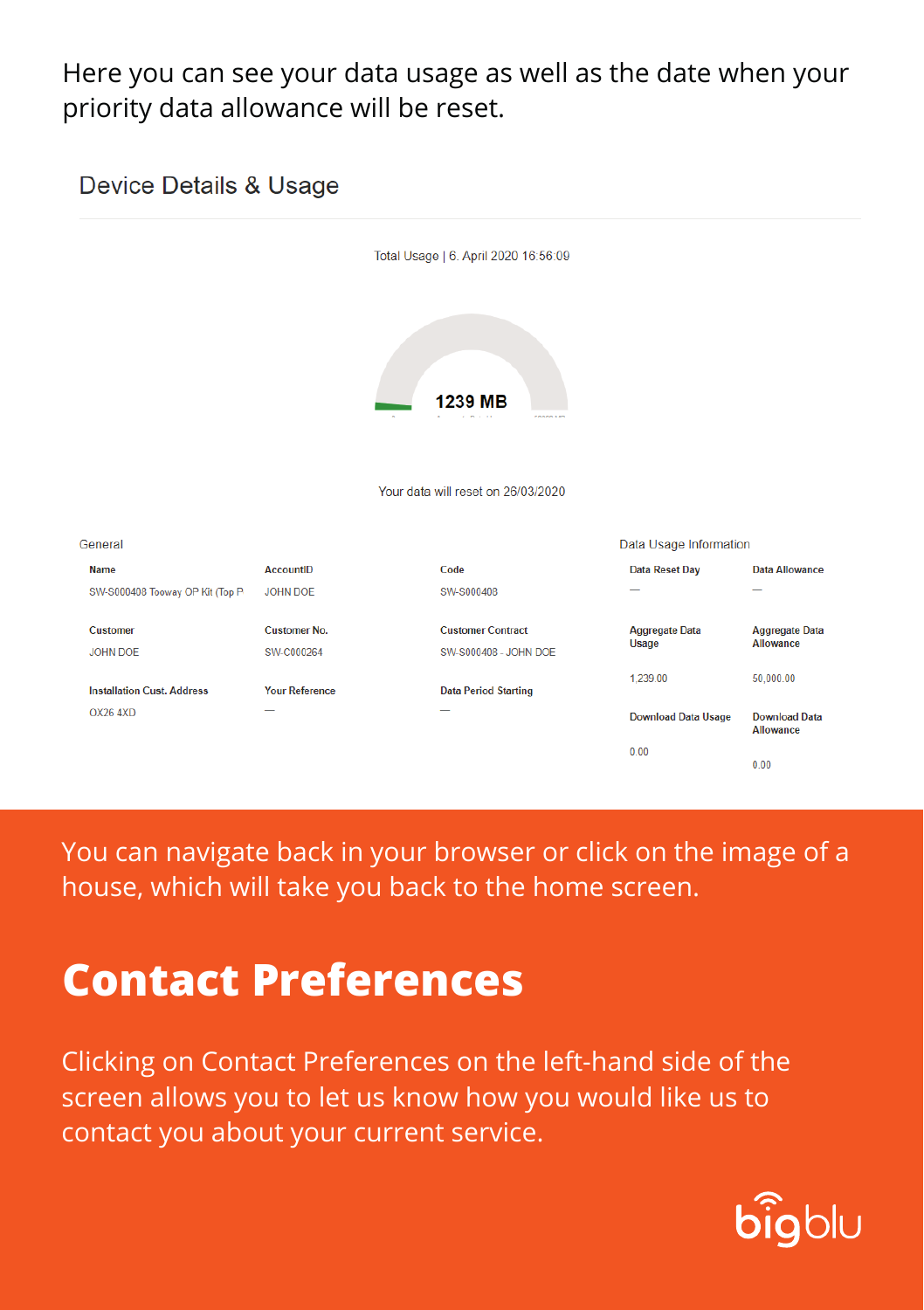## **Marketing Preferences**

Clicking on Marketing Preferences on the left-hand side of the screen allows you to let us know whether and how you'd like us to get in touch with you with new offers and new services.

### **Marketing Preferences**

| <b>JOHN DOE</b>                | <b>Select Your Marketing Preferences</b><br><b>Emails</b><br>■ Allow  ■ Do Not Allow |
|--------------------------------|--------------------------------------------------------------------------------------|
| Profile                        | Phone                                                                                |
| <b>Payment Details</b>         |                                                                                      |
| <b>Contracts &amp; Devices</b> | Mail                                                                                 |
| <b>Contact Preferences</b>     |                                                                                      |
| <b>Marketing Preferences</b>   |                                                                                      |
|                                |                                                                                      |
| $\blacksquare$ Security        | <b>Submit</b>                                                                        |
| <b>Change Password</b>         |                                                                                      |
| <b>Change Email</b>            |                                                                                      |

Don't forget to click submit to save your changes.

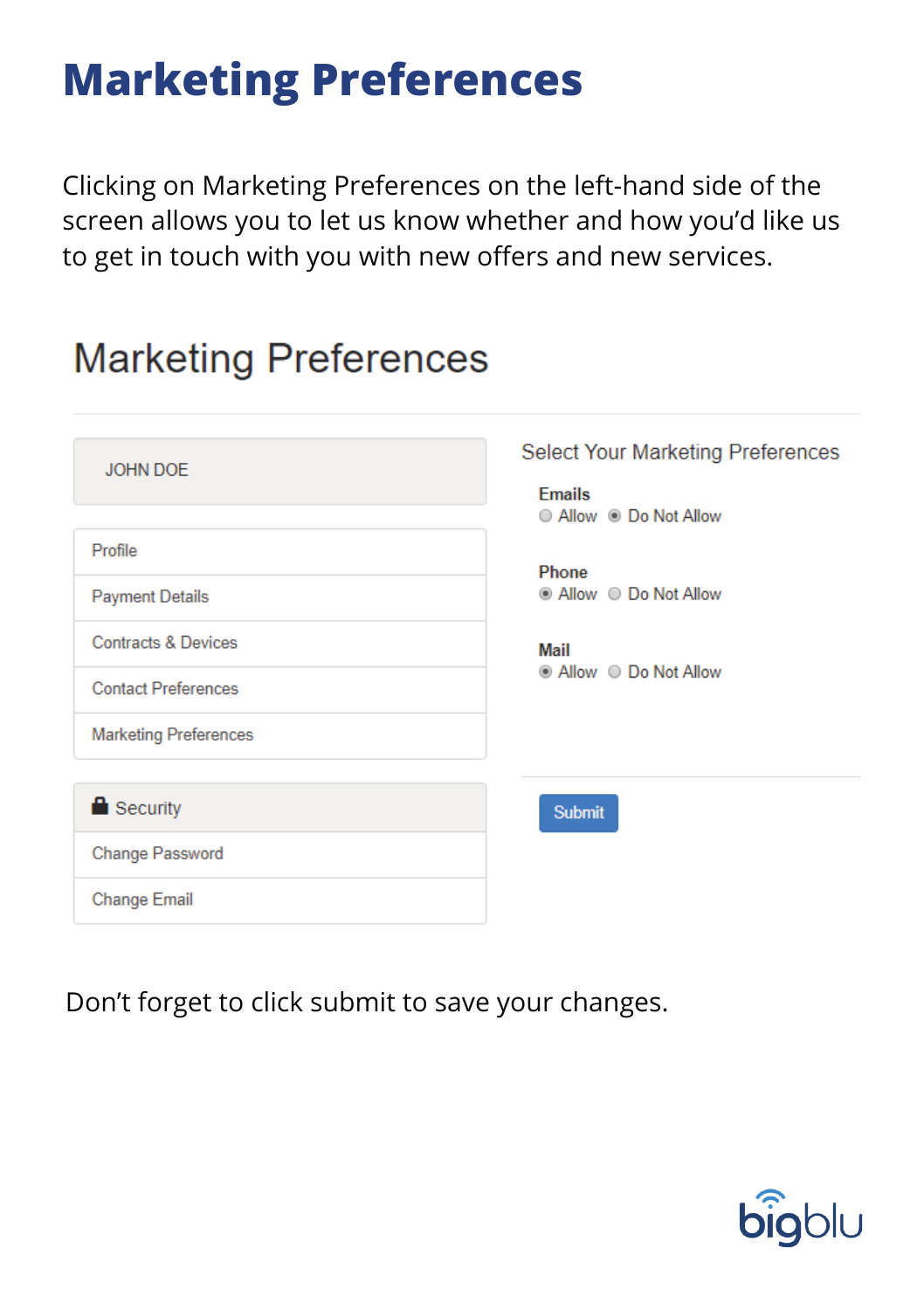## **Security**

Here you can update your password or email address.

#### **Change Email**

| JOHN DOE                       | Email |                             |
|--------------------------------|-------|-----------------------------|
| Profile                        |       | XX Change and confirm email |
| <b>Payment Details</b>         |       |                             |
| <b>Contracts &amp; Devices</b> |       |                             |
| <b>Contact Preferences</b>     |       |                             |
| <b>Marketing Preferences</b>   |       |                             |
| <b>Security</b>                |       |                             |
|                                |       |                             |
| <b>Change Password</b>         |       |                             |
| <b>Change Email</b>            |       |                             |

## **User Guides and FAQs**

These can be accessed using the menu at the top of the Portal. User Guides includes all the latest guides from bigblu with topics such as activating your modem, and how to change your Wi-Fi channel.



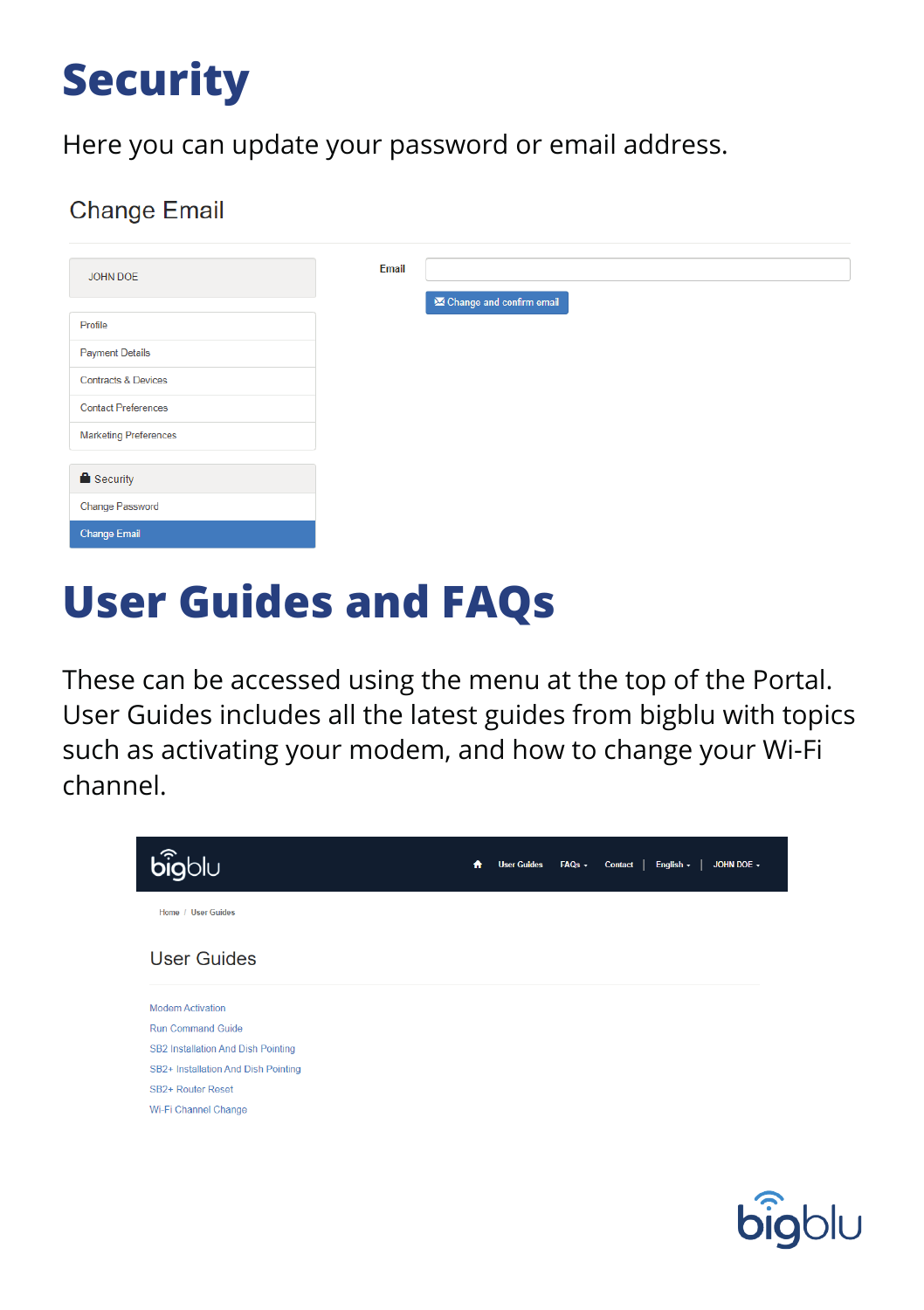FAQs contains our most frequently asked questions divided into customer questions, technical questions and business customer questions. These are well worth a look before getting in touch with our customer services teams.

**Customer FAOs** 

| FAQs                  | O How can I upgrade my account?                                                                                                                                                                                                                                                                    |
|-----------------------|----------------------------------------------------------------------------------------------------------------------------------------------------------------------------------------------------------------------------------------------------------------------------------------------------|
| Customer FAOs         | O How can I cancel my account?                                                                                                                                                                                                                                                                     |
| <b>Technical FAOs</b> | O Can I use my bigblu service to connect to my work or office via VPN?                                                                                                                                                                                                                             |
| <b>Business FAOs</b>  | There's nothing to stop you connecting to your company's corporate VPN to your bigblu service, but there are some                                                                                                                                                                                  |
|                       | things to check. Ask your IT team if your company uses an IPSec type of VPN.                                                                                                                                                                                                                       |
|                       | If so, these often require a staticlP address to function. Static IP addresses are only provided on our Pro tariffs.                                                                                                                                                                               |
|                       | We use packet acceleration technology to help data efficiently travel the distance to and from your system. With<br>certain VPN connections, information is encrypted, and no acceleration can be applied. So, you might experience<br>performance problems, or the system may not be able to run. |
|                       | We recommend giving our support team a call to talk it all through. That way we can help you choose the right<br>product to use our satellite broadband services over an IPSec VPN.                                                                                                                |
|                       | O I've used up my priority data, what happens to my speed now?                                                                                                                                                                                                                                     |
|                       | O How can I check what download performance I am getting?                                                                                                                                                                                                                                          |
|                       | O Are there limits to how much data I can transfer?                                                                                                                                                                                                                                                |
|                       | <b>O</b> Can I get a static IP address on my bigblu broadband service?                                                                                                                                                                                                                             |
|                       | <b>O</b> I'm not getting the speeds I was promised, what should I do?                                                                                                                                                                                                                              |
|                       | <b>O</b> How do Lcancel?                                                                                                                                                                                                                                                                           |

Don't forget to log out when you are done by clicking 'Sign out' at the bottom of the drop-down menu under your name.